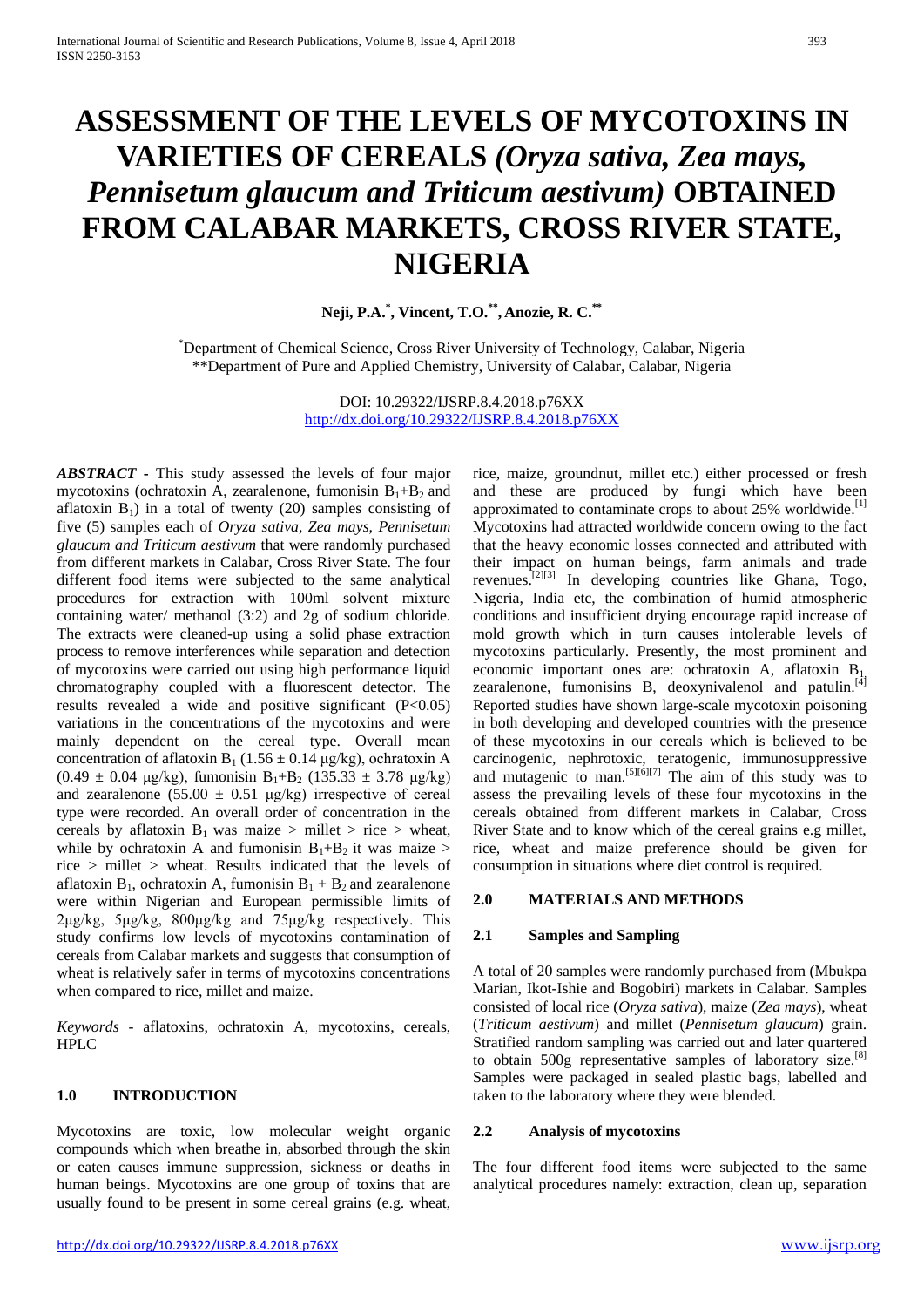International Journal of Scientific and Research Publications, Volume 8, Issue 4, April 2018 394 ISSN 2250-3153

and detection for determination of ochratoxin A, zearalenone, fumonisin  $B_1 + B_2$  and aflatoxin  $B_1$  mycotoxins.

# **2.2.1 Extraction and clean-up of mycotoxins**

Milled samples (50g) were weighed into a 250ml conical flask and 100 ml solvent mixture containing water/ methanol (3:2) and sodium chloride (2g) were added. This was shaken for 30 minutes to homogenise then centrifuged for 15 minutes to separate the liquid from solid. The same method of clean-up via solid phase extraction (SPE) was implemented for all the food products.<sup>[9]</sup> Elute from the column was allowed to dry and stored in glass vials before HPLC analysis.

# **2.2.2 Separation and Detection**

This was carried out with HPLC Flexar FX-10 System (PerkinElmer, USA), Flexar autosampler tray, FL Flexar detector, KobraCell (100 $\mu$ A), Brownlee Pinnacle DB C<sub>18</sub> reverse phase analytical column (50mm x 2.1mm, 1.9µm). It involves the use of high pressure (~6000psi) to force the analyte (extract) in solution at a flow rate of 0.7 ml/min with an injection volume of 2µL. The solvents: water, acetonitrile

and methanol used as the mobile phase of the HPLC and for re-dissolution of the extracts prior to HPLC were filtered through 0.45µm "Whatman" filter paper on a vacuum pump apparatus prior to attachment to the solvent inlet valves of the solvents before introduction into the pump to abate contamination by particulate matter that could result in column fronting or tailing.<sup>[10]</sup> The analysis of different mycotoxins involved the use of specific wavelengths. [11,12]

# **2.2.3 Data Analysis**

Data obtained from the determinations were subjected to descriptive statistical analysis using Analyse-it® (version 3.0) statistical software for Microsoft Office. Inferential statistics for correlation were considered significant at 95% confidence interval (i.e. P<0.05).

# **3.0 RESULTS**

All four mycotoxins of interest; aflatoxin  $B_1$ , ochratoxin A, fumonisin  $B_1 + B_2$  and zearalenone were found present and the concentration of each is presented in Table 1-4 and Figure 1.

## Table 1: Concentrations of mycotoxins in rice grain samples

| <b>Mycotoxins</b>     | <b>Concentration range</b> | <b>Mean</b><br>$(\mu g/kg)$ |      |
|-----------------------|----------------------------|-----------------------------|------|
| Aflatoxin $B_1$       | $1.40 - 1.49$              | 1.41                        | 0.03 |
| Ochratoxin A          | $0.51 - 0.53$              | 0.52                        | 0.01 |
| Fumonisin $B_1 + B_2$ | $138.69 - 138.76$          | 138.72                      | 0.03 |
| Zearalenone           | $54.24 - 54.27$            | 54.25                       | 0.01 |

## Table 2: Concentrations of mycotoxins in millet grain samples

| <b>Concentration range</b> | <b>Mean</b>  | <b>Standard deviation</b> |
|----------------------------|--------------|---------------------------|
|                            |              |                           |
| $1.60 - 1.63$              | 1.60         | 0.01                      |
| $0.45 - 0.49$              | 0.47         | 0.02                      |
| $131.98 - 132.05$          | 132.02       | 0.02                      |
| $55.52 - 55.60$            | 55.55        | 0.03                      |
|                            | $(\mu g/kg)$ |                           |

Table 3: Concentrations of mycotoxins in maize grain samples

| <b>Mycotoxins</b>     | <b>Concentration range</b><br>$(\mu g/kg)$ | Mean   | <b>Standard deviation</b> |
|-----------------------|--------------------------------------------|--------|---------------------------|
| Aflatoxin $B_1$       | $1.73 - 1.78$                              | 1.76   | 0.02                      |
| Ochratoxin A          | $0.50 - 0.54$                              | 0.52   | 0.02                      |
| Fumonisin $B_1 + B_2$ | $139.45 - 139.47$                          | 139.46 | 0.01                      |
| Zearalenone           | $54.79 - 54.84$                            | 54.81  | 0.01                      |

Table 4: Concentrations of mycotoxins in wheat grain samples

| <b>Mvcotoxins</b>                               | Concentration range | Mean | <b>Standard deviation</b> |               |
|-------------------------------------------------|---------------------|------|---------------------------|---------------|
| http://dx.doi.org/10.29322/IJSRP.8.4.2018.p76XX |                     |      |                           | www.ijsrp.org |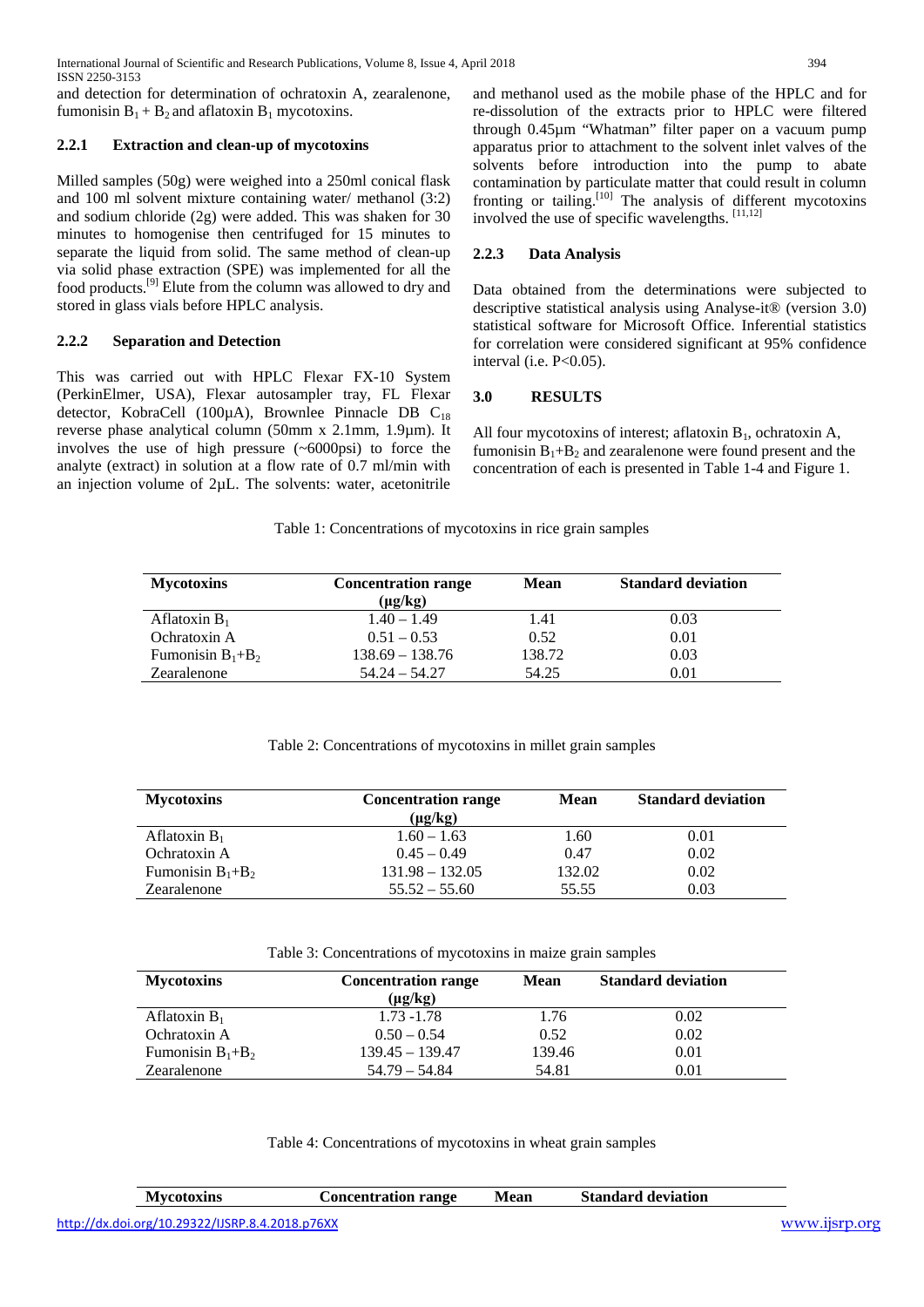International Journal of Scientific and Research Publications, Volume 8, Issue 4, April 2018 395 ISSN 2250-3153

|                       | $(\mu g/kg)$      |        |      |  |
|-----------------------|-------------------|--------|------|--|
| Aflatoxin $B_1$       | $1.40 - 1.42$     | 1.41   | 0.01 |  |
| Ochratoxin A          | $0.42 - 0.44$     | 0.43   | 0.01 |  |
| Fumonisin $B_1 + B_2$ | $131.10 - 131.12$ | 131.12 | 0.01 |  |
| Zearalenone           | $55.39 - 55.42$   | 55.41  | 0.02 |  |



FIGURE 1: Chromatograms of some of the samples.

## **4.0 DISCUSSION**

Ezekiel *et al.* (2012) <sup>[13]</sup> reported aflatoxin  $B_1$ concentration range of 0.08 – 1.4μg/kg in millet samples analysed which is lower than the concentration range of 1.60 – 1.63μg/kg in millet in this study but was below the Nigerian and European Union permissible limit of 2μg/kg for aflatoxin  $B_1$  in this staple cereal; it is however relatively safe. Roasted groundnuts, raw groundnuts obtained from farm lands and raw groundnuts in storage locations were analysed for

aflatoxin  $B_1$  by (Ifeji *et al.* 2014)<sup>[14]</sup> and was reported to contain 64.78  $\pm$  5.11 μg/kg, 54.32  $\pm$  4.36 μg/kg and 42.78  $\pm$ 4.27μg/kg respectively. This very high concentration in the groundnut samples required an urgent need for constant monitoring because it is one of the major staple foods in the country. Dimitrokallis *et al.* (2008)<sup>[15]</sup> reported that control cultures that were positive with only aflatoxin $B_1$  had a concentration of 197.20ng/kg reduced to 82.52ng/kg after incubating with 60ng/kg of ochratoxin A for 14 days. This was attributed to the inhibitory effect of ochratoxin A to the production ofaflatoxins and also divergent uptake behaviours of mycotoxins which indicates the transport of aflatoxins being different from that of ochratoxin A in samples as a result of physico-chemical effects. Data obtained from this study for aflatoxin B<sub>1</sub> (1.40 – 1.78µg/kg) and ochratoxin A (0.42 – 0.54μg/kg) are in agreement with this reportof having a lower concentration of aflatoxin  $B_1$  because of the presence of ochratoxin A.

The mean concentration of total aflatoxins  $(B_1+B_2)$ and ochratoxin A in rice samples obtained from the farm lands, store and markets in Niger State as reported by (Makun *et al*.,  $2007$ <sup>[16]</sup> was  $372\mu$ g/kg and  $200$  -  $1000\mu$ g/kg respectively while the respective concentration values of zearalenone, deoxynivalenol and fumonisin  $B_1+B_2$  in the study was not stated, it was reported to be relatively low. However, the rice samples were unsafe for human consumption and a cause for concern because of the high level of ochratoxin A and aflatoxins concentrations which exceeded the Nigerian and European Union permissible limit of 5μg/kg and 4μg/kg respectively. High level of aflatoxins could interact with other carcinogens like the hepatitis B virus and have a synergistic adverse effect thereby causing the prevalent liver cancer noticeable in Nigeria.<sup>[17]</sup> Also, the high concentration of ochratoxin A in the study was far above the Nigerian and European Union permissible limit of 5μg/kg in maize and rice grown in Niger state can also promote the occurrence of renal diseases when people suffering from diabetes, hypertension and malaria consume these contaminated cereals as the case is in Nigeria.<sup>[17]</sup>

Furthermore, persistent intake of aflatoxins can increase the likelihood of premature delivery, childhood mortality, immunosuppression with vulnerability to other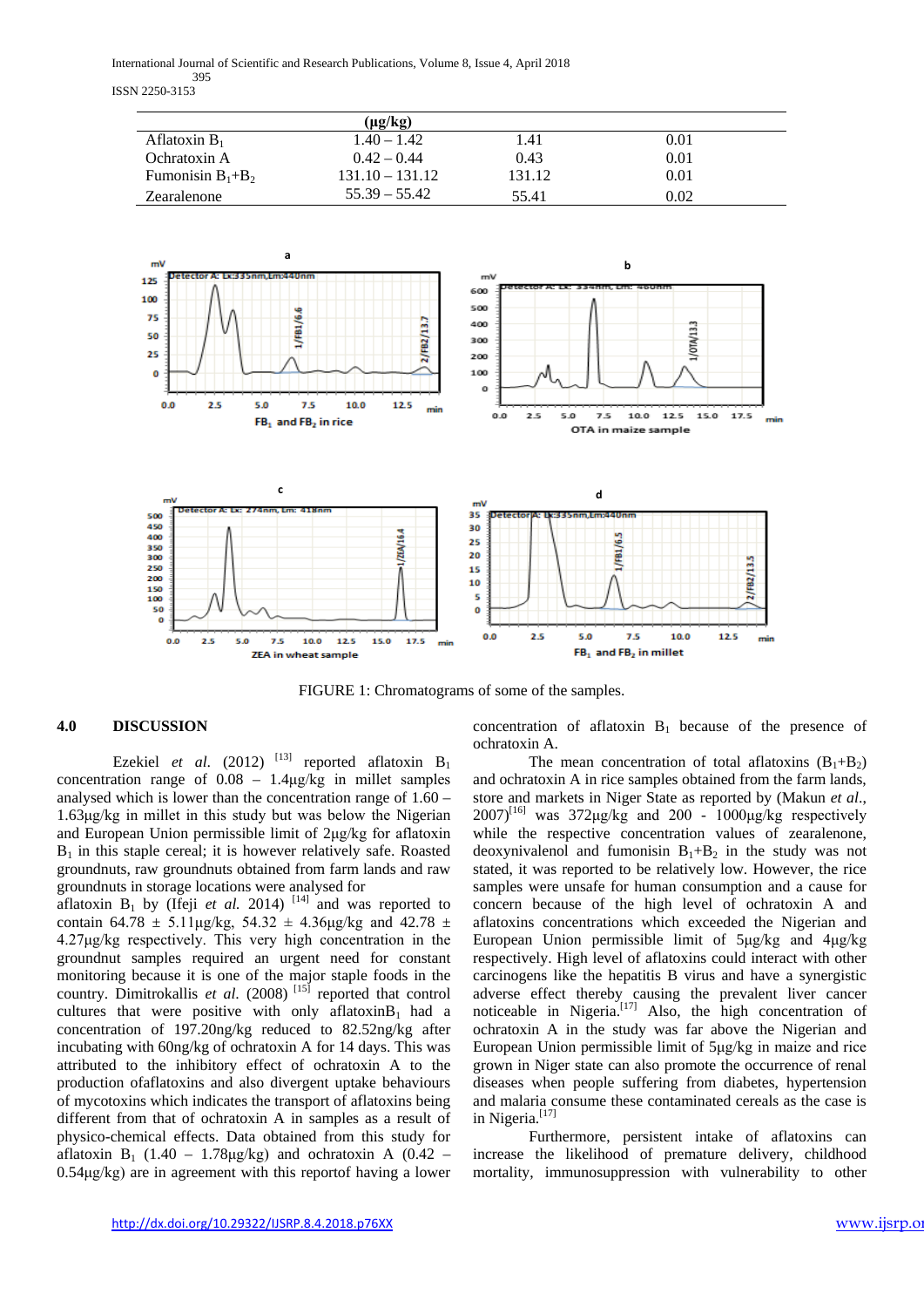abnormality such as: stunted growth, infectious diseases like pneumonia.<sup>[18]</sup> For example, in the year 2004 the consumption of aflatoxin infected food with concentration between 1,600 - 12,000μg/kg was implicated in the poisoning that lead to the death of hundreds in Kenya. [19] In this study maize had aflatoxin  $B_1$  and ochratoxin A concentration of 1.73 – 1.78μg/kg and 0.50 - 0.54μg/kg respectively while rice samples had aflatoxin  $B_1$  concentration of 1.40 – 1.49μg/kg and ochratoxin A concentration of 0.51 - 0.53μg/kg which were below the Nigerian and European union permissible limit of 5μg/kg hence, the cereal analysed do not pose any health danger with respect to aflatoxin  $B_1$  and ochratoxin A.

Ayejuyo *et al.*  $(2008)$  <sup>[20]</sup> reported a mean concentration of 0.34μg/kg of ochratoxin A in twenty different brands of imported rice sold in Lagos market while (Gwary *et al.* 2008)<sup>[21]</sup> reported an overall mean concentration of 0.12  $\pm$ 0.07μg/kg in maize, millet and guinea corn obtained from Niger State. However, the mean concentration of ochratoxin A in this study:  $0.43 \pm 0.01 \mu$ g/kg in wheat,  $0.47 \pm 0.02 \mu$ g/kg in millet,  $0.52 \pm 0.01 \mu$ g/kg in rice and  $0.52 \pm 0.02 \mu$ g/kg in maize respectively were higher than the reports by (Ayejuyo *et al.* 2008; Gwary *et al.*  $2008$ <sup>[20][21]</sup> but they were all below the Nigerian and European union permissible limit of 5μg/kg hence do not pose any health challenge. The results of this study revealed wide variation in the concentrations of aflatoxin, ochratoxin A, fumonisin  $B_1 + B_2$  and zearalenone mycotoxin in the cereal samples and they were mostly

dependent on the cereal type with an overall order of concentration in the cereals by aflatoxin  $B_1$ : maize > millet > rice > wheat, while for ochratoxin A and fumonisin  $B_1 + B_2$  it is maize  $>$  rice  $>$  millet  $>$  wheat. The trend in concentration of maize and millet in this study is the same as reported by (Gwary *et al.*  $2008$ <sup>[21]</sup> with maize having a higher concentration than millet. There are several reported studies of simultaneous relationship linking aflatoxin and ochratoxin  $A^{[22]}$ , penicillic acid and ochratoxin  $A^{[23]}$  and other pairs which are known to co-exist in cereal grains. Aflatoxins, zearalenone, fumonisins, ochratoxin A and the trichothecenes (e.g.: nivalenol, deoxynivalenol, HT-2 toxin, diacetoxyscirpenol, T-2 toxin, 3-acetyl deoxynivalenol, etc.) mycotoxins have been simultaneously isolated from a single rice sample obtained in South East Asia (Reddy *et al.*, 2008)<sup>[24]</sup> and rice samples grown in Niger state, Nigeria (Makun, et al., 2007)<sup>[16]</sup> which confirms co-contamination with more than 5 different mycotoxins. The 4 major mycotoxins: aflatoxin  $B_1$ , zearalenone, fumonisin and ochratoxin A assessed and found to be present in all rice, wheat, maize and millet samples in this study agrees with reports of (Makun, *et al*., 2007; Reddy *et*   $al$ ,  $2008$ )<sup>[16][24]</sup> on the co-contamination of food products by more than one mycotoxin.

In this study, an overall correlation analysis was carried out to determine the co-contamination of mycotoxins in all four cereal types sampled. Table 5 contains varying rvalues in the cereals analysed at a significant level of  $P < 0.05$ .

## Table 5: Correlation matrices of mycotoxins in the four cereal samples

| Aflatoxin $B_1$     | -        | 0.329                             | $-0.084$ | 0.189 |
|---------------------|----------|-----------------------------------|----------|-------|
| <b>Ochratoxin A</b> | 0.329    | $\overline{\phantom{a}}$          | 0.628    | 0.808 |
| <b>Zearalenone</b>  | $-0.084$ | 0.628                             | -        | 0.940 |
| Fumonisin $B_1+B_2$ | 0.189    | 0.808<br>Number of samples $= 20$ | 0.940    |       |

Number ot sampies

People living with diabetes are advised to abstain from consuming food such as rice, garri, yam etc which are high in carbohydrate and replace with unripe plantain, wheat flour, etc which are rich in fiber, iron and with less composition of carbohydrate. With that in mind, Pearson's correlation coefficient was used to determine the relationship of individual mycotoxin between two different cereal grains analysed so the results can be used as a guide to advise affected individuals suffering from oesophageal cancer, breast cancer, liver cancer, kidney disease and hyper estrogenic effects. Also, these suggestions will act as preventive measures for healthy persons. Table 6 is the summary of correlation analysis between cereal pair for the four mycotoxins analysed from which aflatoxin  $B_1$  had a positive significant value of  $r = 0.75$ between maize and wheat which implies that the more these cereals are consumed, the more one is prone to this hepatotoxin which causes liver diseases. It is however safe to suggest that wheat is a better alternative to maize for people suffering from liver diseases like cancer because it has a lower concentration of the aflatoxin when compared to maize. Table 6 showed a positive significant value of  $r=0.8$  between wheat and rice, maize and millet respectively for fumonisin mycotoxin which implies that the more these cereals are consumed, the more one is prone to this mycotoxin which causes oesophageal cancer.

Table 6: Summary of correlation analysis between cereal pair for the mycotoxins analysed

| Cereal pair     | Aflatoxin $B_1$<br>(r-value) | Ochratoxin<br>(r-value) | <b>Zearalenone</b><br>(r-value) | <b>Fumonisin <math>B_1 + B_2</math></b><br>(r-value) |
|-----------------|------------------------------|-------------------------|---------------------------------|------------------------------------------------------|
| Millet and Rice | 0.22                         | 0.17                    | 0.27                            | 0.40                                                 |
| Rice and Maize  | 0.00                         | $0.00\,$                | 0.29                            | 0.35                                                 |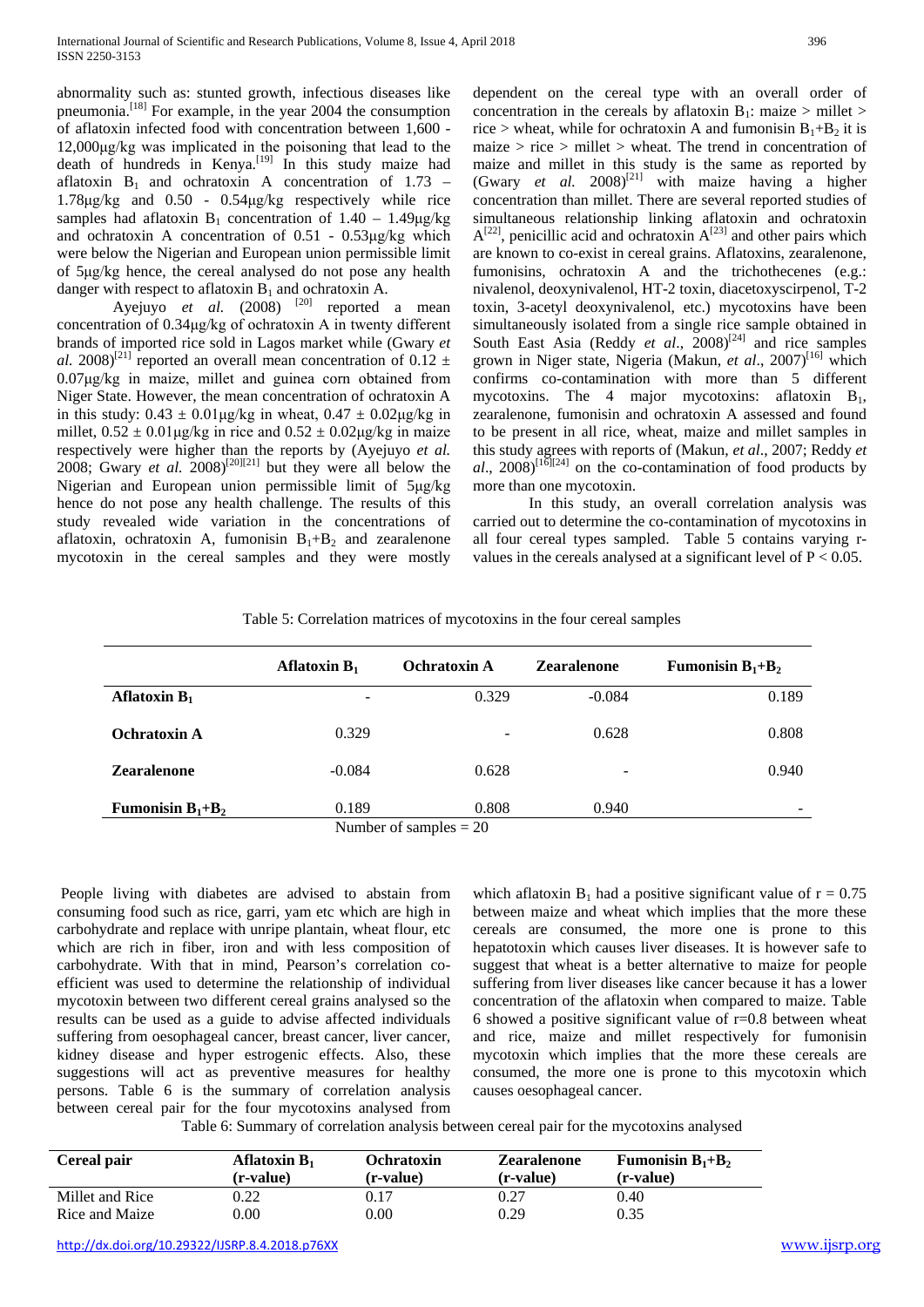International Journal of Scientific and Research Publications, Volume 8, Issue 4, April 2018 397 ISSN 2250-3153

| Millet and Wheat | $0.11\,$ | 0.46     | 0.41 | 0.03     |  |
|------------------|----------|----------|------|----------|--|
| Wheat and Rice   | 0.47     | $0.00\,$ | 0.26 | ${0.80}$ |  |
| Maize and Millet | 0.16     | $0.00\,$ | 0.22 | ${0.80}$ |  |
| Maize and Wheat  | 0.75     | $0.00\,$ | 0.68 | 0.03     |  |

Also, from the result in this study, the maximum fumonisin concentration in rice, millet, maize and wheat are 138.76 μg/kg, 132.05 μg/kg, 139.48 μg/kg and 131.13 μg/kg respectively so an order of decreasing concentration can be suggested for preferential consumption (i.e wheat > millet > rice > maize) to reduce the potential risk of oesophageal cancer caused by fumonisin contamination since the richer the cereal is in carbohydrate, the higher the potential for mycotoxin production and contamination. However, wheat has less carbohydrate level than maize which suggests consumption preference for wheat with a lower fumonisin concentration value of 131.13μg/kg.

There is limited information on contamination and effect of production processes on fumonisin although in the Republic of Benin, Fandohan *et al.* (2005)<sup>[25]</sup> reported a mean concentration of 1.99  $\pm$  0.06µg/g in raw maize and a 80% reduction in the fumonisin concentration of the sample to 0.37  $\pm$  0.06μg/g after separation by handpicking and up to 75% reduction in concentration to  $0.54 \pm 0.03$ ug/g after washing and fermentation of the raw maize sample. Martins *et al*. (2001) reported high level of fumonisin  $B_1$  in orange leaves (350 – 700 $\mu$ g/kg), black tea (80 - 280 $\mu$ g/kg), leaves and flowers of linden tree (20 - 200μg/kg) with lower levels in corn silk  $(50 - 150\mu g/kg)$  and chamomile  $(20 - 70\mu g/kg)$ . The fumonisin  $B_1 + B_2$  concentration in this study (131.10 – 139.48μg/kg) falls within the range of  $0.01 - 3644$ μg/kg in other studies[26][27][28][29[[30] on fumonisin contamination although less pronounced than levels detected in some of the cited studies. The cereals analysed for in this study do not pose any health challenge because high level of fumonisins in other reported studies is neurotoxic, hepatotoxic, and nephrotoxic in animals and so it has been classified as a possible carcinogen to humans. Data from the analysis of zearalenone in this study indicated its presence in all the cereal samples analysed with mean concentration of  $54.25 \pm 0.01 \mu$ g/kg in rice,  $55.55 \pm 0.01 \mu$ g/kg in rice,  $55.55 \pm 0.01 \mu$ g/kg in rice,  $55.55 \pm 0.01 \mu$ g/kg in rice,  $55.55 \pm 0.01 \mu$ g/kg in rice,  $55.55 \pm 0.01 \mu$ g/kg in rice,  $55.55 \pm 0.01 \mu$ g/k 0.03 $\mu$ g/kg in millet and 54.81  $\pm$  0.01 $\mu$ g/kg in maize which are within the concentration range of 24 - 1169μg/kg in rice samples from Niger State as reported by (Makun, 2007).<sup>[16]</sup> The concentrations of zearalenone in the cereals analysed in this study were below the set Nigerian and European union regulatory limit of 75μg/kg and do not pose any health challenge.

Mycotoxigenic fungi are notable to inhabit several cereals and form mycotoxins when environmental conditions are highly favourable for their development at the respective storage locations<sup>[31]</sup>. Factors such as climatic conditions (e.g. temperature and moisture level), good farm practice (early harvest) and post-harvest handling (transport, drying and storage) are major factors responsible for mycotoxin production and contamination in food as discussed in the literature review. Rice, maize, wheat, millet, cocoa, groundnut and guinea corn are some of the major substrates for mycotoxin production. It was observed that cereals from the open markets undergo another round of sun drying, blowing of air through the grains in order to remove the unwanted debris, handpicking of some damaged grains in order to make the cereals look attractive on display may significantly reduce mycotoxin formation and contamination. These processes combined with transport and storage practices could be contributory factors to the low incidence of mycotoxins in the grains analysed as compared with those from farm lands and storage in reported studies.<sup>[32]</sup>

#### **5.0 CONCLUSION**

The low levels of mycotoxins contamination in the four cereals analysed suggest that consumption of wheat is relatively safer than maize, millet and rice. More research should be conducted on other food products as well as the health implications with relation to dietary exposure of people in Nigeria with organisations and governmental bodies playing key roles in this regard, collaboration in research involving multidisciplinary teams is needed for effective research, documentation, monitoring and evaluation of mycotoxins in Nigeria.

#### **References**

[1] Mannon, J. Johnson, E. (1985). Fungi down the farm. *New Scientist.* 105: 12-16

[2] World Health Organization (WHO). (2006). 'Mycotoxins in African foods: implications to food safety and health'. *AFRO Food Safety Newsletter,* 2: 1-5.

[3] Wu, F. (2006). Mycotoxin reduction in Bt corn: potential economic, health and regulatory impacts. ISB News Report, September, 2006.

[4] Van der Gaag, B., Spath S., Dietrich, H., Stigter, E., Boonzaaijer, G., Osenbruggen, T. and Koopal, K. (2003). Biosensors and multiple mycotoxin analysis. *Food Control,* 24: 252-254.

[5] Berek, L., Petri, I. B., Mesterhazy, A., Teren, J. & Molnar, J. (2001). Effects of mycotoxin on human immune functions in vitro. *Toxicology in vitro* 15: 25-30.

[6] Peraica, M., Radic, B., Lucic, A. and Pavlovic, M. (1999). Toxic effects of mycotoxins in humans. Bull. *World Health Organisation (WHO),* 77: 754-763.

[7] Speijers, G.J.A. (2004). Patulin. In: Magan N, Olsen M. editors. *Mycotoxins in foods: Detection and control.* CRC Press, Boca Raton, Florida. pp 339–52.

[8] Pineiro, M., Dawson, R., and Costarrica, M. (1996). Monitoring program for mycotoxin contamination in Uruguayan foods and feeds. *Natural Toxins* 4: 242-245

[9] Shephard, G.S. and Sewram. V. (2004). Determination of the mycotoxin Fumonisin  $B_1$  in maize by reversed-phase thin-layer chromatography: a collaborative study. *Food Additives and Contaminants,* 21: 498-505.

[10] Seitz, L.M. (1975). Comparison of methods for aflatoxin analysis by high-performance liquid chromatography. *Journal of Chromatography,* 104: 81-89.

[11] Abdulkadar, A.H.W., Al-Ali, A.A., Al-Kildi, M. & Al-Jedah, J.H. (2004). Mycotoxins in food products available in Qatar. *Food Control* 15: 543-548.

[12] Reiter, E., Zentek, J. and Razzazi, E. (2009). Review on sample preparation strategies and methods used for the analysis of aflatoxins in food and feed. *Molecular Nutrition and Food Research* 53: 508-524.

[13] Ezekiel, C.N., Sulyok, M., Warth, B. & Krska, R. (2012). Multi-microbial metabolites in fonio millet (acha) and sesame seeds in Plateau State, Nigeria. *European Food Research and Technology*, 235: 285–293